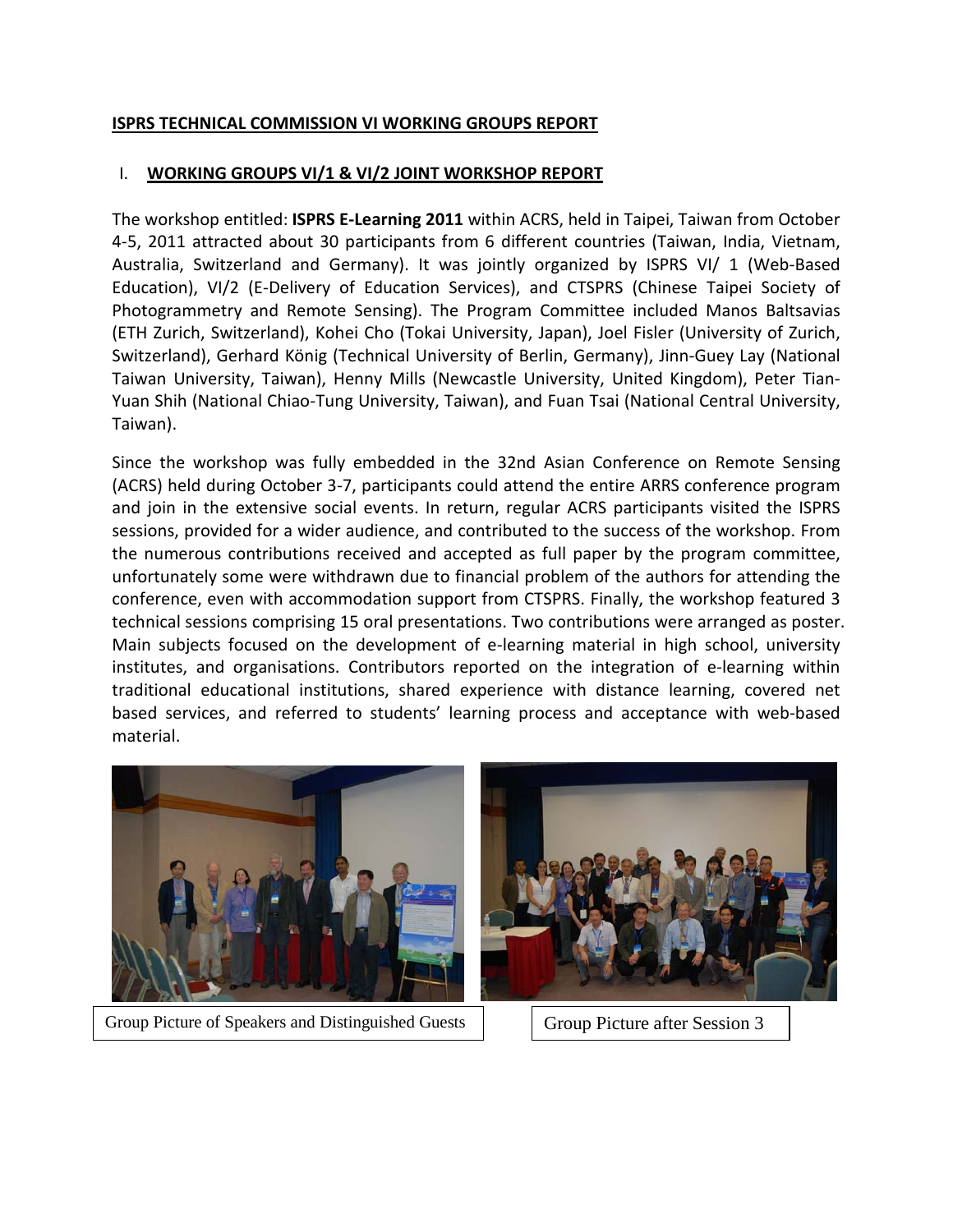All papers were included in the workshop proceedings, which is published by ISPRS at [http://www.isprs.org/proceedings/XXXVIII/6-W27/default.aspx.](http://www.isprs.org/proceedings/XXXVIII/6-W27/default.aspx) The contributions are free for download.

A special conference highlight was the web contest (WEBCON). The main objective of this contest is to promote the development of web materials which may give us a future vision of the web related to geo-information sciences. It was planned by AARS (Asian Association of Remote Sensing) in cooperation with ISPRS WG VI/1&2 and organized the first time on October 5. Each contestant had 5 minutes of oral presentation to explain the submission in advance of around two hours of demonstration. The awards, sponsored by the CTSPRS, were given at the Closing Ceremony. Ernest Macalalad (Taiwan) was granted the Gold award refering on 'The Visualisation of Platform Track on Google Earth'. Silver was given to Hirotoshi Kishi (Japan) who presented a web-based remote sensing application for disaster response. Sara Brugger (Switzerland), an ISPRS workshop participant, introduced multimedia web-based learning material for GIS repetition and won the Bronze award.

The workshop was successful at stimulating significant levels of interactions and lively discussions. The positive feedback from the audience showed that this event was viewed as important and informative.

## **II. WORKING GROUP III REPORT**

No Report: Working Group VI/3 Terminated per August 2010

## **III. WORKING GROUP VI/4 REPORT**

# **Workshop: Multinational Geomatics Capacity Building – Achievements and Challenges April 7-8, 2011, IIRS-ISRO, Dehradun, India**

The ISPRS Technical Commission VI (i.e. Education and Outreach), Working Group 4 on "Cross Border education for Standard course Frameworks and promotion of Joint Education Programs at National and International level" organized two days International workshop at Indian Institute of Remote Sensing (IIRS), Indian Space Research Organisation (ISRO) in Dehradun, India. The workshop had the title "Multinational Geomatics Capacity Building – Achievements and Challenges". It was co-organized by IIRS in collaboration with International Institute for Geo-Information Science and Earth Observation (ITC), Centre for Space Science Technology Education in Asia Pacific (CSSTEAP), affiliated to UN, Asian Institute of Technology (AIT), Bangkok and Indian Society of Remote Sensing. The event was sponsored by ISRO, Ministry of Earth Sciences (MOES), Department of Science and Technology (DST) and Symbiosis Institute of Geoinformatics (SIG), India. It was attended by 82 participants that include 16 from other countries (Austria, The Netherlands, Myanmar, Thailand, Nepal, Nigeria, Magnolia, Taiwan, Sri Lanka and Vietnam) and the remaining 66 participants are from India.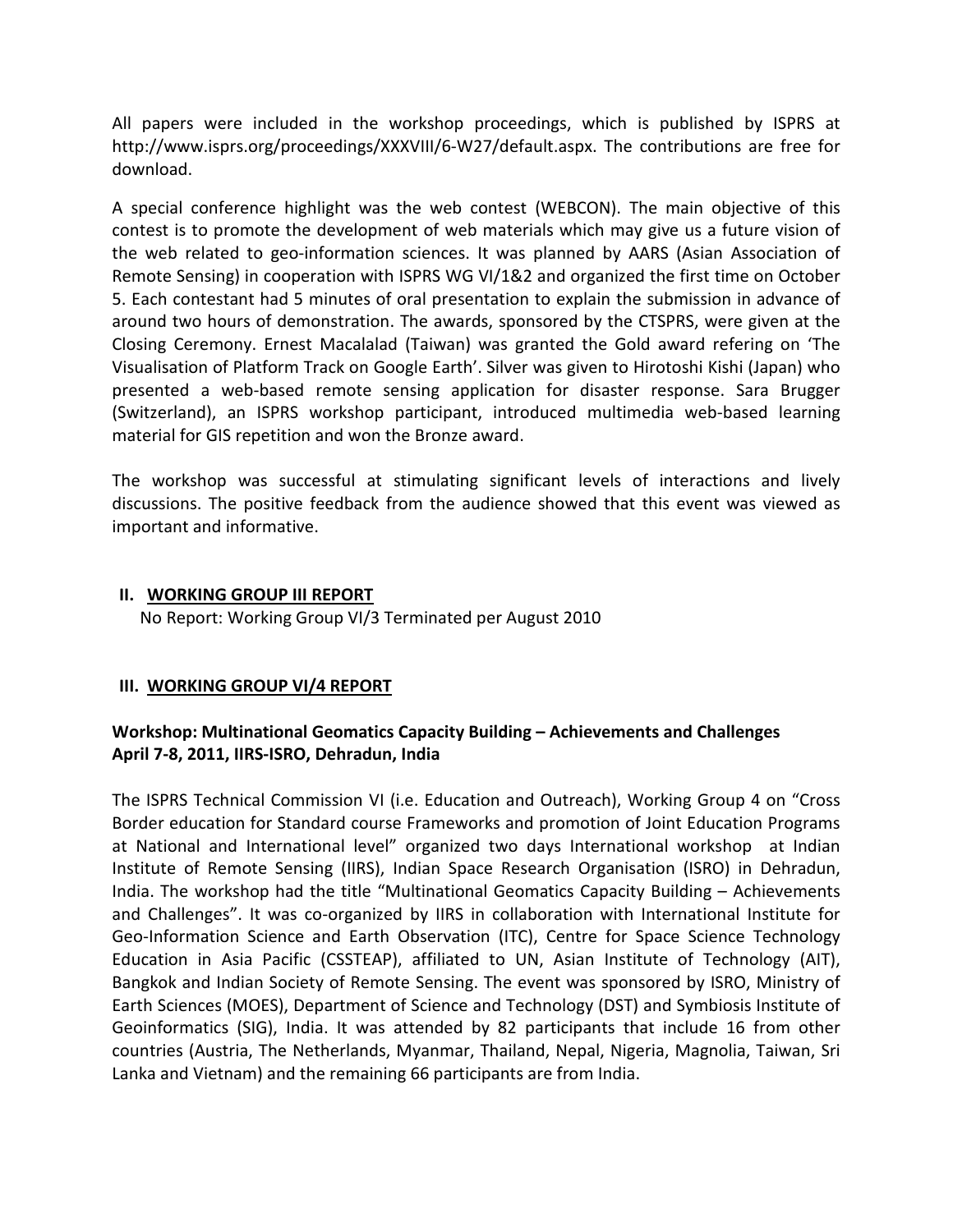

Photo: Inauguration of ISPRS VI/4 International Workshop, April 7, 2011

The two days International workshop was inaugurated opening with Welcome address by Dr. P.S. Roy, Chair, ISPRS VI/4 (i.e. Cross-Border Education: Joint Education programmes), Dean, IIRS and Director, CSSTEAP (UN Centre), who has highlighted on need of the hour for Joint International Programs through Cross Border Education to reduce the gap in Capacity building. Presidential Address was delivered by Prof. (Dr.) Martien Molenaar, President, ISPRS VI raised the issue of Internationalization of education as the geo-processes like climate change are now beyond national level, they are supra natural and even at global scale. This was following by **Chief Guest** address was given by Dr. V. Jayaraman, Director, NRSC expressing that we have to "Domesticate Technology" but not the technology domesticate us. He said that capacity Building is much more than education or training. It is hands on skill development on continuation basis.

The two days International workshop on Multinational Geomatics Capacity Building - Achievements and Challenges consists of seven technical sessions, 34 papers presented out of 37 papers, organized one session (i.e. Technical Session 6) for promotion of the profession to Young People. The major themes of the papers dealt national level with topics like: Geomatics training and education at International Level and in India, cross-border education: initiatives, achievements and best practices of Joint Education Programs (JEP), distance and e-Learning initiatives and outreach in India and at International level, institutional and legal frameworks at national level. One special session entirely focusing on Free and Open Source Geomatics and Tools for Education and Training considering wide spread use among public sector and research institutions in India. The highlights of the international workshop are: capacity building, cross border education under joint educational programs, emphasis on free and open source tools, distance and e-learning initiatives and mobility of students etc. On behalf of IIRS, the workshop organizers are very much grateful to sponsoring institutions (i.e. MOES, DST and SIG) and joint host institutions like ITC, Netherlands, AIT, NRSC, Hyderabad, CSSTEAP, Dehradun,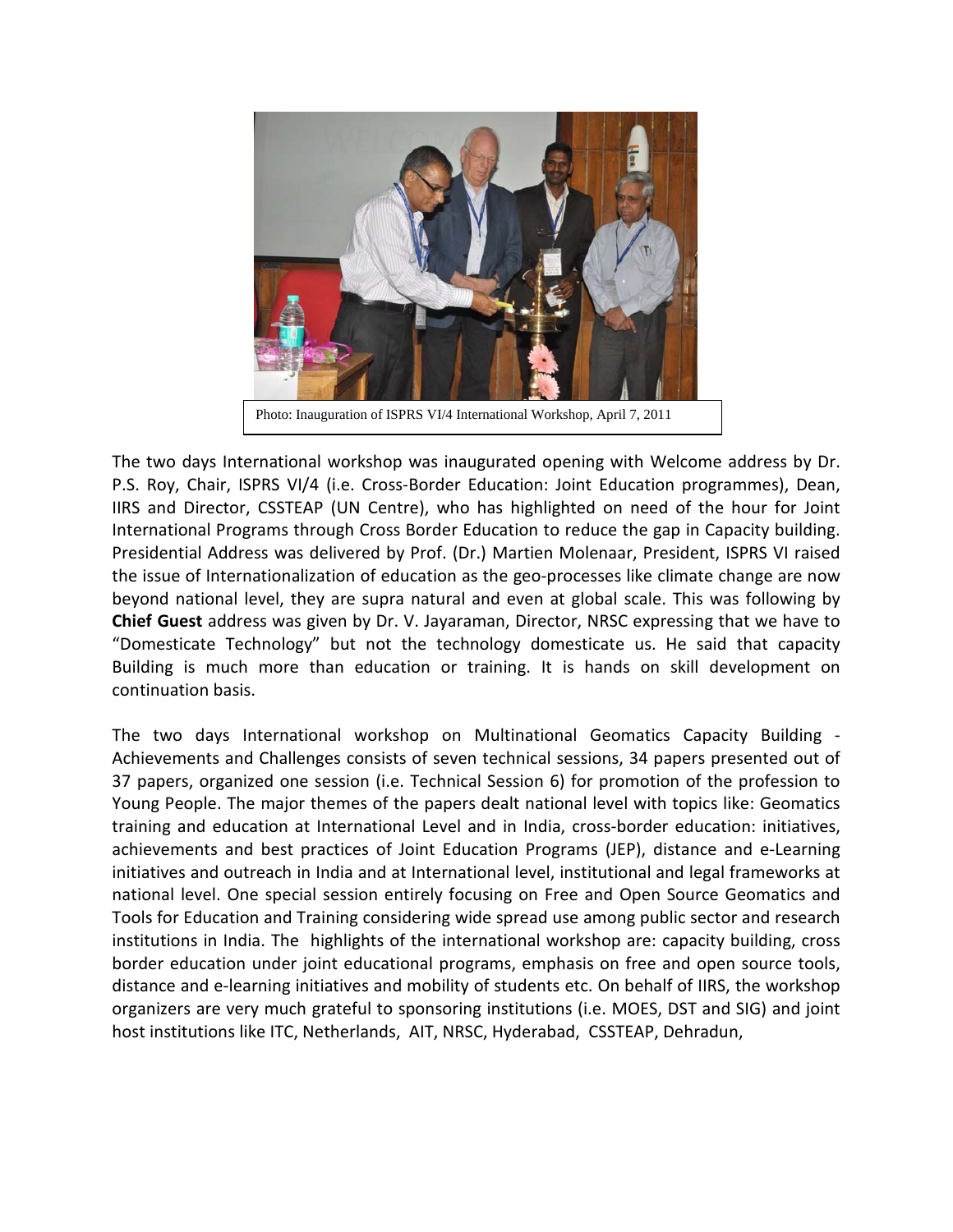

Group Photograph of ISPRS VI/4 International Workshop participants, April 7-8, 2011

## **IV. WORKING GROUP VI/5 & ISPRS STUDENT CONSORTIUM REPORT**

The order and content of the reports will include:

#### **I. State of Science and Technology of Working Group**

Student Consortium: Number of registered individuals and countries increased (700 members from 85 countries). More newcomers from Asia and America as expected. For the first time two summer schools were held in one year.

The issue of organizing a summer school next year in Melbourne is not clearly defined yet.

- **II. Accomplishments of Working Group during the current year, e.g. Event Reports from meetings, colloquia, etc. in chronological order**
	- 1. ISRSE 34 at Sydney, Australia, April 5th to 10th 2011, SC Participation and PR Activity, Report: [http://www.isprs-sc.org/material/isprs\\_sc\\_vol5\\_no1.pdf](http://www.isprs-sc.org/material/isprs_sc_vol5_no1.pdf)
	- 2. May 2011. ASPRS 2011 Annual Conference, Milwaukee, Wisconsin, USA. SC Participation and PR Activity, Event page: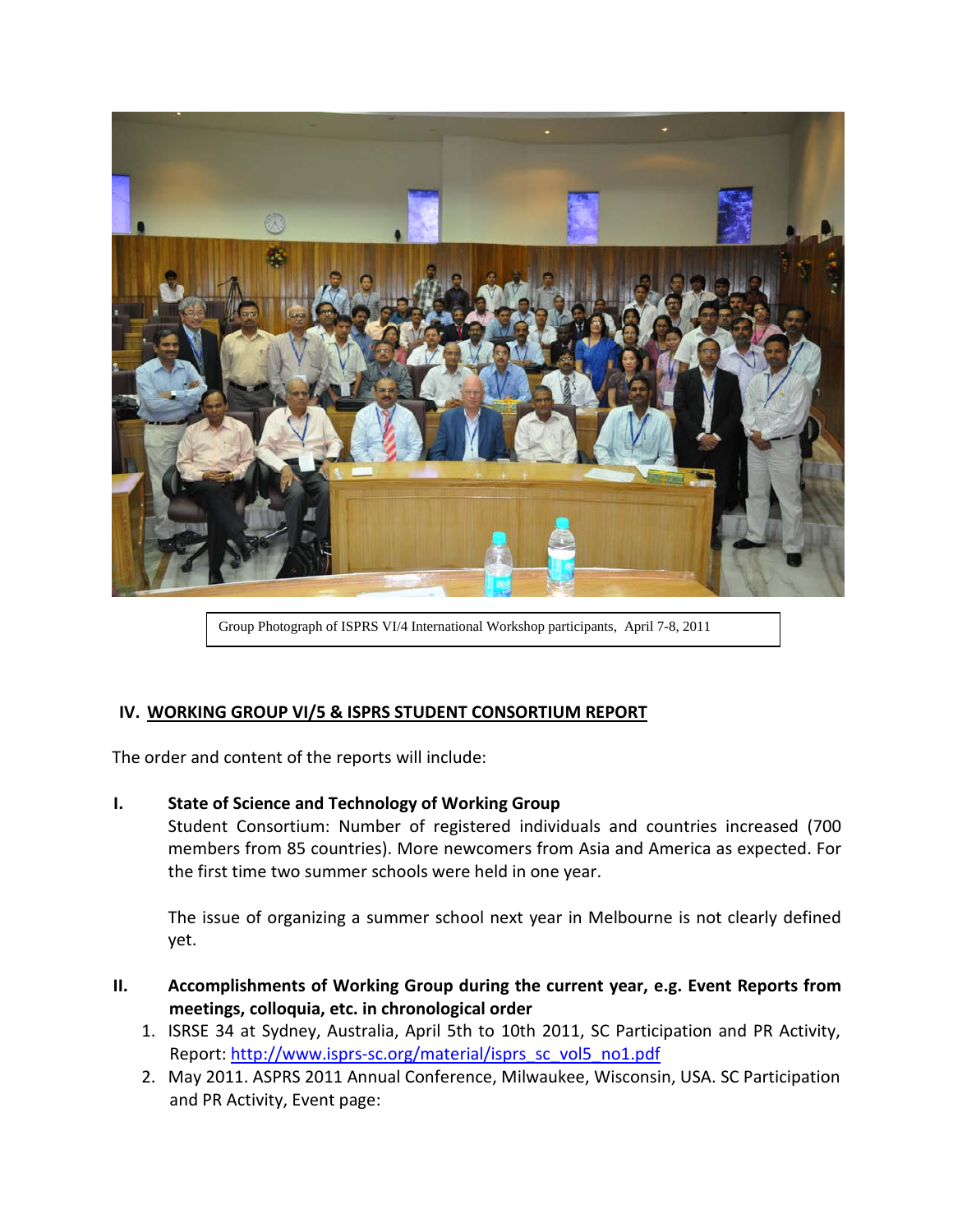<http://www.asprs.org/a/milwaukee2011/index.html>

- 3. 6th ISPRS WG VI/5 and Student Consortium Summer School on "Advanced LiDAR Processing and Applications" Fayetteville State University, NC USA. July 30th - August  $6<sup>th</sup>$ , 2011. 53 Participants from 20 countries and 20 US States. Report: [http://www.isprs-sc.org/material/isprs\\_sc\\_vol5\\_no3.pdf](http://www.isprs-sc.org/material/isprs_sc_vol5_no3.pdf)
- 4. Latinamerica ESRI User Conference. San Jose, Costa Rica, September 2011. PR Material distribution

Event page:<http://www.geotecnologias.com/lauc2011/index.htm>

- 5. ASPRS/ Pecora Fall Special Conference. Herndon, Virginia, USA, November 2011.. PR and meeting for ISPRS Regional Coordinators with ASPRS Student Board. Event page: [http://pecora.asprs.org/conference\\_overview.php](http://pecora.asprs.org/conference_overview.php)
- 6. 32<sup>nd</sup> Asian Conference on Remote Sensing, Taipe, Taiwan. Dedicated student sessions, participation in assembly of AARS, PR Activity, Event Page:<http://www.acrs2011.org.tw/>
- 7. 7th ISPRS WG VI/5 and Student Consortium Summer School "Spatial Information Sciences for Environmental Monitoring", National Central University, Jhongli, Taiwan. October 812, Number of partici pants 48 from 16 countries. The school included presentations of papers from students with two awards.
- 8. Event Report: [http://www.acrs2011.org.tw/ISPRS\\_SummerSchool/](http://www.acrs2011.org.tw/ISPRS_SummerSchool/)

#### **III. In Addition:**

- Dr Basanta from ICIMOD, Nepal, Invited a representative from the Students Consortium to participate in a Youth Forum "Benefiting from Earth Observation: Empowering Youth for Climate Actions" in Bhutan, November-2011
- Three Newsletters were published up to now, two of them with focus in the host countries/regions of the two Summer Schools, and a fourth one is planned towards the end of the year. One of the issues was distributed at ACRS2011 in hardcopy.

## **V. WORKING GROUP VI/6 – SPECIAL INTEREST GROUP "TECHNOLOGY TRANSFER CARAVAN" REPORT**

#### **Accomplishments of WG VI/6 in 2011 include:**

- 1. A Workshop on "Spatial InformationTechnologies for Emergency Management" was conducted at the Institute of Space and Earth Information Science, Chinese University of Hongkong on 18 April 2011. Supporting organization swere the Hongkong Institute of Planners and the Royal Institute of Chartered Surveyors (RISC). Lecturers: A. Gruen and Sh. Murai with 2 presentations each.
- 2. On 18.November 2011 a Workshop on "Advanced Geo-spatial Technologies and Applications" was conducted at the Remote Sensing Department of the Mandalay Technological University, Patheingyi Township, Mandalay Division, Myanmar. Lecturers: A. Gruen and Sh. Murai with 3 presentations each.